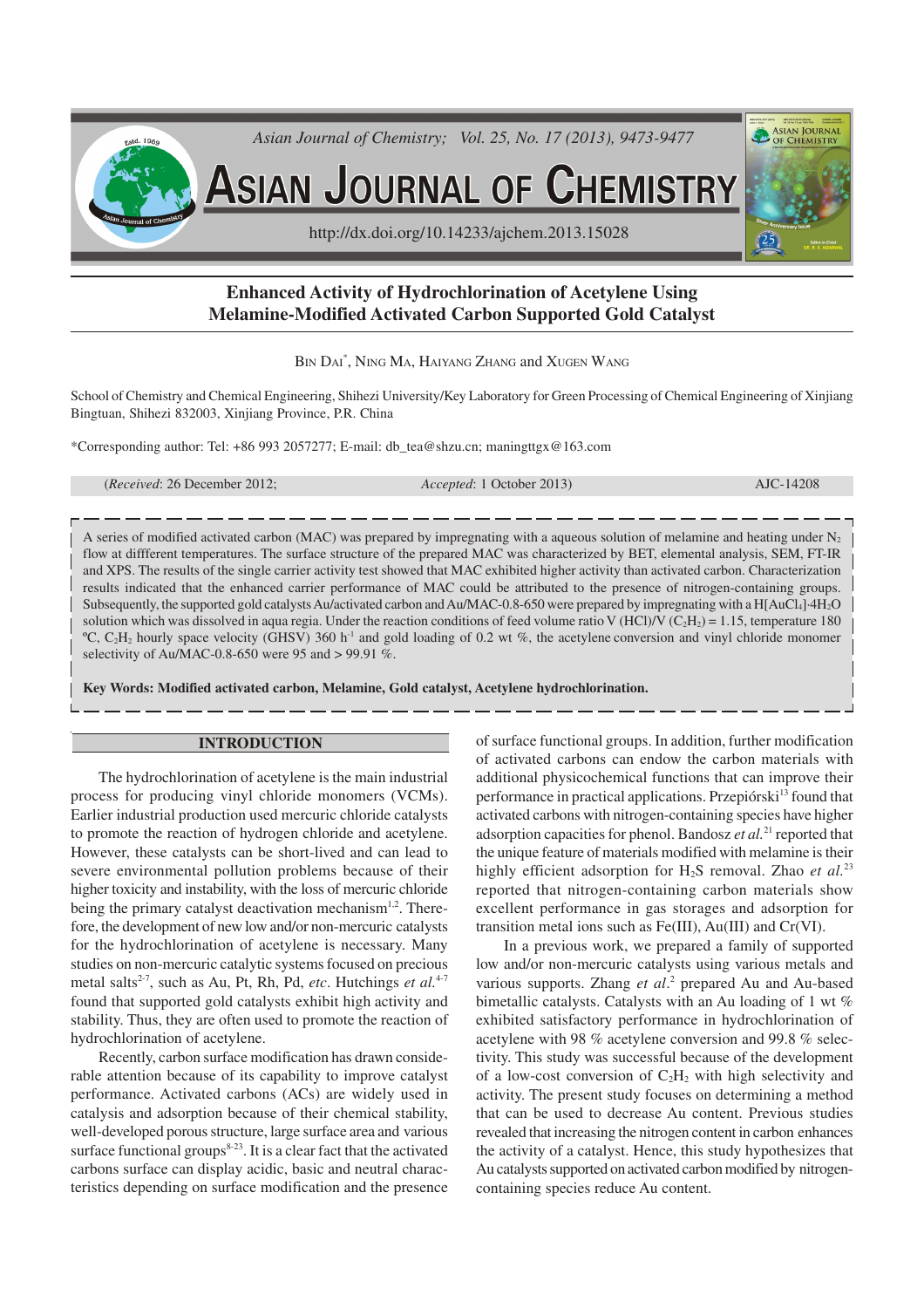Currently, catalyst for the precious metal salts supported on activated carbons has been intensively investigated, but relatively less work was reported related to modified carbons. In the present study, commercial coconut shell activated carbon was modified using melamine aqueous solution with different impregnation mass ratios ranging from 0.1-1.2 and different calcination temperatures ranging from 550-850 ºC. Modified activated carbon (MAC) was used as a support for Au catalysts and the activities of the catalysts for hydrochlorination of acetylene were measured in a fixed bed microreactor.

#### **EXPERIMENTAL**

**Preparation of modified activated carbon:**Prior to use, activated carbon was washed with boiled deionized water and then oven-dried at 110 ºC for 24 h. Surface modification of the activated carbon was performed using an incipient wetness impregnation technique with distilled water as a solvent. After the activated carbon was added to a prepared melamine aqueous solution, the mixture was stirred for 24 h at 85 °C and then dried for 24 h at 110 ºC. Calcination was performed in a tubular furnace at different temperatures and a heating rate of 5 ºC min<sup>-1</sup> for 0.5 h under  $N_2$  flow to obtain MAC-x-y, where x represents the impregnation mass ratio (melamine/activated carbon) and y represents the calcination temperature.

**Preparation of catalyst:** The supported (carbon-supported and MAC-supported) Au catalyst (1 wt % Au/C) was prepared using an incipient wetness impregnation technique with aqua regia as a solvent. This method is currently the most effective for catalyst preparation<sup>2-7</sup>. A similar preparation method was used to prepare another Au catalyst. A solution of prepared H[AuCl4]·4H2O in aqua regia was added dropwise to activated carbon and MAC-0.8-650 under stirring, dipped for 10 h at 80 ºC, evaporated in a steam bath and then dried in an oven at 140 ºC for 18 h. The Au catalysts (0.2 wt % Au) were denoted as Au/activated carbon and Au/MAC-0.8-650.

**Activity measurement procedure:** The activity test for the hydrochlorination reaction of acetylene was performed in a stainless steel-fixed bed microreactor with an internal diameter of 10 mm. The pipeline was purged with nitrogen before the reaction to remove water, air and residual gas in the entire system.  $C_2H_2$  (11.8 mL min<sup>-1</sup>) and HCl (11.1 mL min<sup>-1</sup>) were fed through the filter to remove water and impurities using calibrated mass flow controllers in a heated reactor containing 2 mL of catalyst, giving a  $C_2H_2$  hourly space velocity (GHSV) of 360  $h^{-1}$ . The temperature of the reactor was regulated using a CKW-1100 temperature controller purchased from Chaoyang Automation Instrument Factory (Beijing, China). The pressure of the reactants HCl and  $C_2H_2$ ranged from 1.1 bar to 1.2 bar. This range was selected for safety reasons and to test the catalyst under mild conditions. The exit gas mixture was passed through a gas absorption bottle containing NaOH solution and was analyzed using a Shimadzu GC-2014C chromatograph.

**Detection method:** The specific surface area and pore size distribution of the samples were analyzed using an ASAP 2020C surface area and porosity analyzer (Micromeritics Instrument Corporation, USA) that uses a nitrogen adsorptiondesorption method. The samples were initially outgassed at approximately 100 ºC for 6 h and then analyzed with liquid nitrogen adsorption at approximately 77 K. The elemental content of the carbon samples was determined using an element analyzer (VARIO ELIII, Germany). The surface morphology of the samples was examined by scanning electron microscopy (SEM; JSM-6490LV, Electronic Company, Japan) at accelerating voltage of 10 kV. For fourier transform infrared spectroscopy (FTIR; Nicolet AVATAR 360), the MAC samples were pressed into a pellet mixed with finely divided KBr at a ratio of 1:100 and then scanned from 4000-400 cm<sup>-1</sup> at a resolution of 4 cm<sup>-1</sup>. X-Ray photoelectron spectroscopic (XPS) measurements were obtained using an Axis Ultra (Kratos Analytical Ltd., UK).

### **RESULTS AND DISCUSSION**

**Effect of Au catalysts on different carriers:** In the same condition, we studied the performance of the Au catalysts supported on three different carriers. They are a new coconut shell activated carbon (AC), pitch-based spherical activated carbon<sup>2</sup> (SAC), self-regulating mesoporous carbon (OMC). The results are shown in Table-1. The catalysts' activity followed the order: Au/SAC > Au/AC > Au/OMC. The catalysts' activity of Au/SAC is the best, but we chose a low-cost coconut shell activated carbon as carrier in the next experiment.

| TABLE-1                                                             |               |             |            |  |  |  |  |  |
|---------------------------------------------------------------------|---------------|-------------|------------|--|--|--|--|--|
| CATALYTIC PERFORMANCE OF GOLD CATALYSTS ON                          |               |             |            |  |  |  |  |  |
| DIFFERENT CARRIERS $(C_2H_2(GHSV): 360 h^{-1}; T: 423 K; t = 10 h)$ |               |             |            |  |  |  |  |  |
| Catalyst                                                            | $XC_2H_2(\%)$ | $SCH_2(\%)$ | References |  |  |  |  |  |
| Au/AC                                                               | 96.65         | 99.98       | This work  |  |  |  |  |  |
| Au/SAC                                                              | 99.90         | 99.97       | 2          |  |  |  |  |  |
| Au/OMC                                                              | 70.36         | 99.89       | This work  |  |  |  |  |  |

**Carrier activity:** The activity test conditions of the single carrier were as follows: 1.15 feed volume ratio V (HCl)/V  $(C_2H_2)$ , 150 °C temperature and 30 h<sup>-1</sup> GHSV  $(C_2H_2)$ .

The results of the activity tests on the fresh and melaminetreated activated carbons are shown in Fig. 1. The calcination temperature proved to be quite important in carrier activity. Compared with the untreated activated carbon, each MAC demonstrated enhanced activity of acetylene hydrochlorination to VCM. The enhancement in  $C_2H_2$  conversion depended on the presence of nitrogen-containing groups. The introduction of nitrogen into MAC by melamine impregnation and heating treatment improved the performance of these carbons. However, high temperatures could aggravate the decomposition of melamine. Hence, the activities were in the following sequence: activated carbon < MAC-0.5-550 < MAC-0.5-850 < MAC-0.5-750 < MAC-0.5-650. This temperature was selected based on the assumption that melamine decomposition occurs at 345- 360 ºC, the relatively low calcination temperature of 650 ºC was likely not sufficient for the complete decomposition of nitrogen-containing species in the presence of activated carbon. The single carrier activity provided the best fit for the MAC calcined at 650 ºC.

As shown in Fig. 2, the addition of nitrogen species to activated carbon caused the carrier to have a higher conversion of  $C_2H_2$  than activated carbon. This finding suggests that the carrier activity and lifetime for hydrochlorination of acetylene could still be increased. Moreover, the activity increased with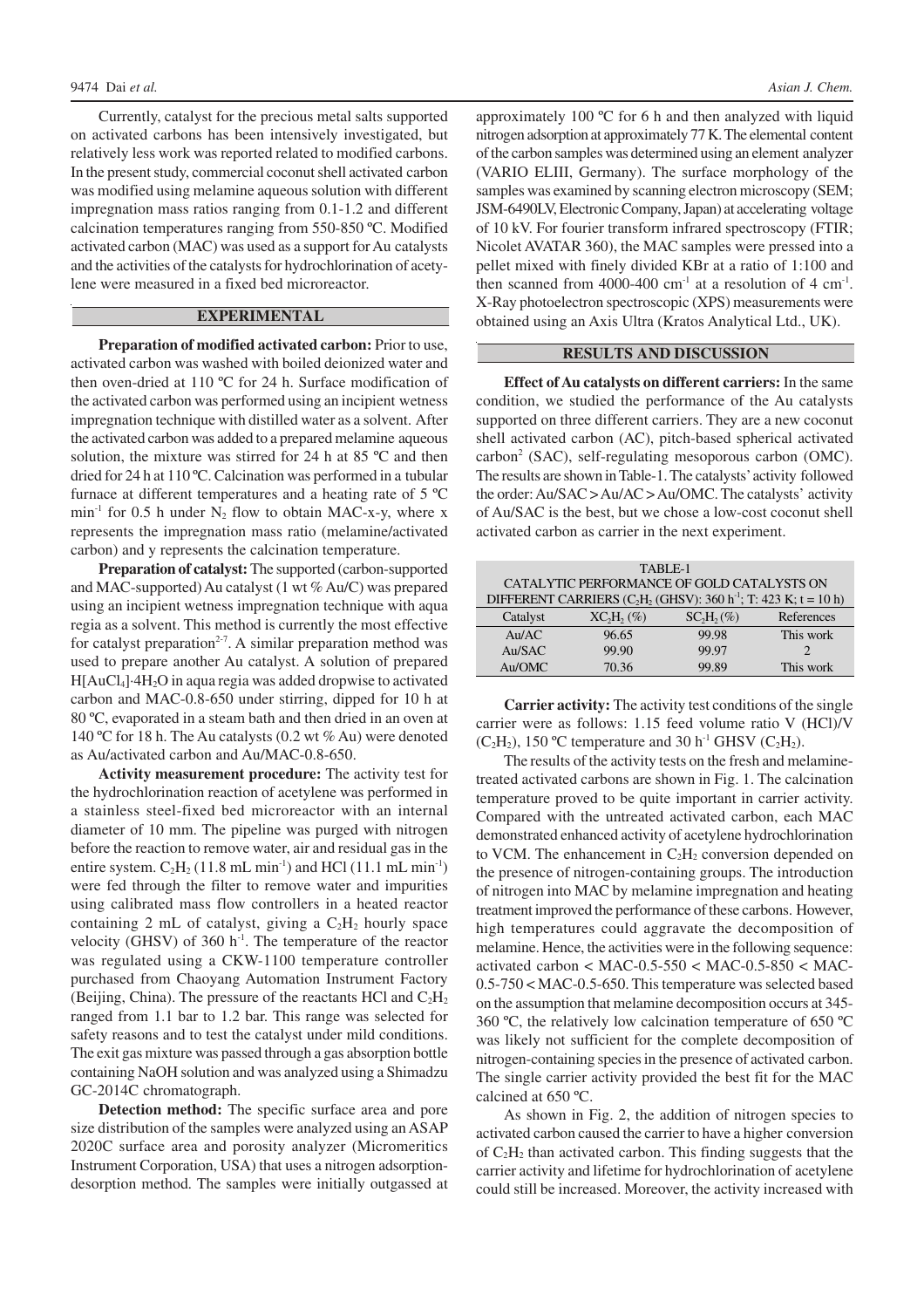

Fig. 1. Acetylene conversion by MAC with different calcination temperature. Reaction conditions: temperature (T) = 150 °C;  $C_2H_2$ hourly space velocity (GHSV) =  $30 h^{-1}$ ; feed volume ratio V (HCl)/  $V (C_2H_2) = 1.15$ 



Fig. 2. Acetylene conversion by MAC with different impregnation mass ratio. Reaction conditions: temperature (T) = 150 °C; C<sub>2</sub>H<sub>2</sub> hourly space velocity (GHSV) =  $30 h^{-1}$ ; feed volume ratio V (HCl)/V (C<sub>2</sub>H<sub>2</sub>)  $= 1.15$ 

increasing melamine content. MAC-0.8-650 exhibited a satisfactory performance, with an almost 30 % higher  $C_2H_2$ conversion than activated carbon within 24 h. Further increasing the melamine content did not improve the activity. These results indicate that the optimal impregnation mass ratio of MAC is 0.8.

**Characterization of carrier:**Surface modification using nitrogen-containing species may result in changes in the pore structure. The pore structure parameters of the activated carbon and MAC are shown in Table-2. As expected, the Brunauer-Emmett-Teller surface area of MAC significantly reduced from 1219 to 833  $m^2g^{-1}$  after modification and decreased gradually as the nitrogen species increased. These findings indicate that the pores were blocked by the nitrogen products of melamine partial decomposition.

Table-3 presents the elemental analysis of the samples. The samples with a fixed amount of melamine but with different calcination temperatures show that MAC-0.5-650 has a relatively high nitrogen content (5.28 %), which is in accordance with the activity test results. The elemental analysis (Table-3) also shows that the nitrogen content of MAC with various impregnation mass ratios but with a constant calcination tempe-

| PORE STRUCTURE PARAMETERS OF ACTIVATED<br>CARBON AND MODIFIED ACTIVATED CARBON |                            |                                     |                               |  |  |  |  |  |  |
|--------------------------------------------------------------------------------|----------------------------|-------------------------------------|-------------------------------|--|--|--|--|--|--|
| Sample                                                                         | $S_{\rm BET}$<br>$(m^2/g)$ | Total pore volume<br>$\rm (cm^3/g)$ | Average pore<br>diameter (nm) |  |  |  |  |  |  |
| Activated carbon                                                               | 1219                       | 0.9751                              | 2.33                          |  |  |  |  |  |  |
| MAC-0.1-650                                                                    | 1103                       | 0.9750                              | 2.35                          |  |  |  |  |  |  |
| MAC-0.3-650                                                                    | 936                        | 0.9750                              | 2.34                          |  |  |  |  |  |  |
| MAC-0.5-650                                                                    | 988                        | 0.9750                              | 2.37                          |  |  |  |  |  |  |
| MAC-0.8-650                                                                    | 906                        | 0.9749                              | 2.34                          |  |  |  |  |  |  |
| MAC-1.2-650                                                                    | 833                        | 0.9748                              | 2.37                          |  |  |  |  |  |  |

TABLE-2

| TABLE-3                                |         |         |         |         |  |  |  |  |
|----------------------------------------|---------|---------|---------|---------|--|--|--|--|
| ELEMENTAL ANALYSIS OF ACTIVATED CARBON |         |         |         |         |  |  |  |  |
| AND MODIFIED ACTIVATED CARBON          |         |         |         |         |  |  |  |  |
| Sample                                 | $N(\%)$ | $C(\%)$ | $S(\%)$ | $H(\%)$ |  |  |  |  |
| Activated carbon                       | 0.37    | 82.98   | 0.26    | 0.58    |  |  |  |  |
| $MAC-0.5-550$                          | 1.26    | 87.16   | 0.21    | 0.94    |  |  |  |  |
| $MAC-0.5-650$                          | 5.29    | 80.68   | 0.15    | 0.91    |  |  |  |  |
| $MAC-0.5-750$                          | 3.93    | 83.30   | 0.14    | 0.63    |  |  |  |  |
| MAC-0.5-850                            | 3.24    | 82.04   | 0.12    | 0.75    |  |  |  |  |
| $MAC-0.1-650$                          | 2.12    | 82.14   | 0.09    | 0.59    |  |  |  |  |
| $MAC-0.3-650$                          | 3.21    | 78.37   | 0.06    | 0.50    |  |  |  |  |
| MAC-0.8-650                            | 6.65    | 78.44   | 0.11    | 0.89    |  |  |  |  |
| $MAC-1.2-650$                          | 8.48    | 79.65   | 0.10    | 0.81    |  |  |  |  |

rature increased significantly because of the presence of melamine decomposition nitrogen-containing products. The nitrogen content of MAC-1.2-650 reached up to 8.48 %.

SEM images of the samples (Fig. 3) show that no significant differences exist in the surface morphology of activated carbon (Fig. 3a) and MAC-0.1-650 (Fig. 3b), except for some apparent pore narrowing in MAC. This result suggests that they have similar surface structures. MAC-0.8-650 (Fig. 3d) compared with MAC-0.1-650 had a visual impact in terms of surface morphology. This finding may be attributed to the pore blockage in the micropores caused by the formation of melamine decomposition products during calcination. However, MAC-0.8-650 had wider pores than MAC-0.8 (Fig. 3c), implying that the heat treatment partly removed some of the melamine decomposition products lodged in the micropores.



Fig. 3. SEM images of samples. (a) activated carbon, (b) MAC-0.1-650, (c) MAC-0.8 and (d) MAC-0.8-650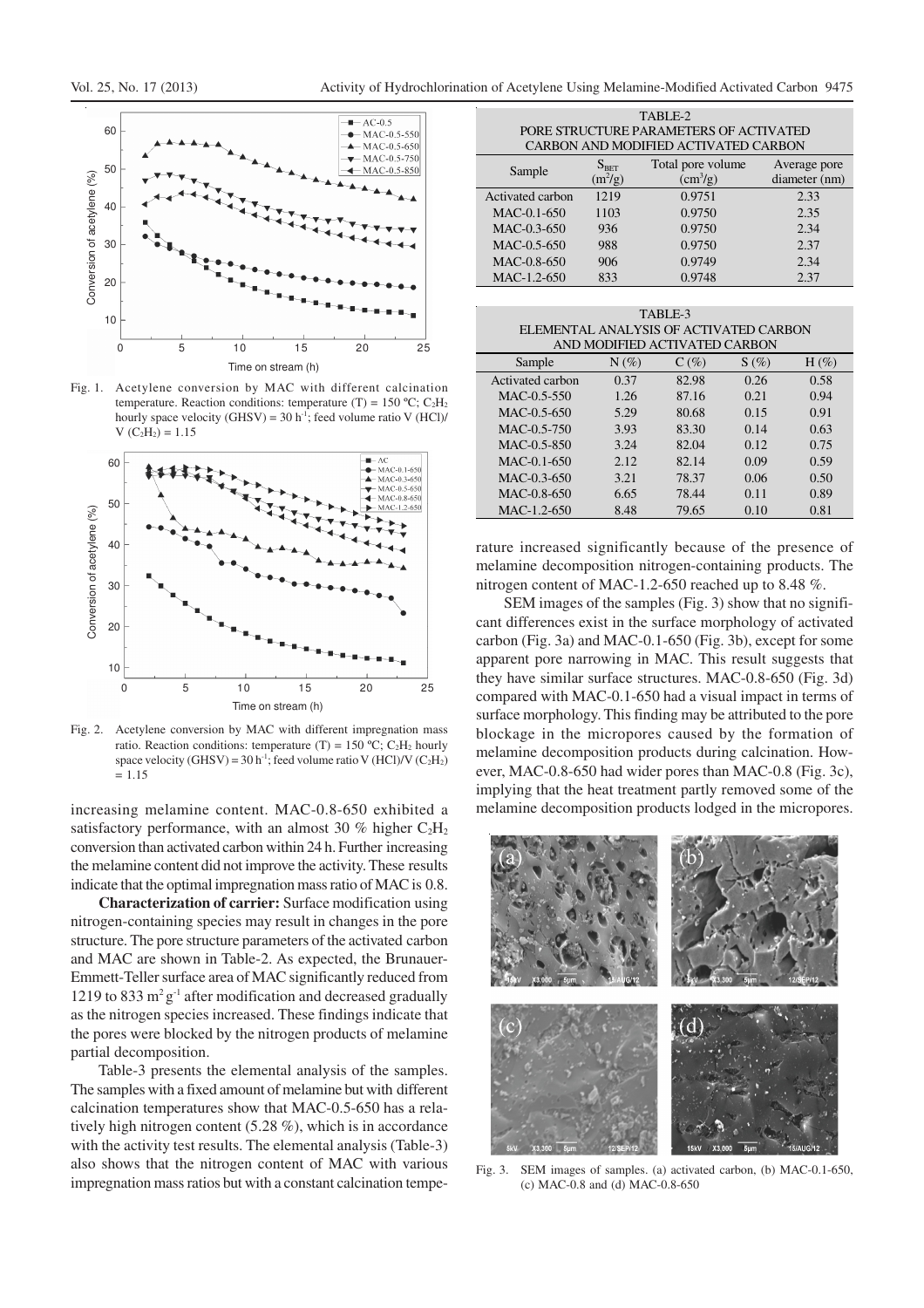Fig. 4 shows the FTIR spectra of untreated actived carbon and modified samples (AC, AC-0.1-650, AC-0.3-650, AC-0.5- 650, AC-0.8-650and AC-1.2-650). The spectra of the two samples showed some marked similarities. A strong absorption at  $3850-3300$  cm<sup>-1</sup> was detected on the spectra of both samples, which could be assigned to O-H stretching vibration $9-11$ . The band at *ca*. 2900 cm<sup>-1</sup> probably corresponded to C-H stretching vibration<sup>12</sup>. The bands at 1750-1630 and 1600-1450 cm<sup>-1</sup> could be assigned to  $C=O$  and  $C=C$  groups<sup>12</sup>. However, differences in the spectra of the two samples can also be observed. Peaks related to nitrogen-containing groups were observed in the modified samples. Melamine treatment caused some changes in the spectra of modified samples. A sharp bands at 3742 cm<sup>-1</sup> related to N-H stretching vibrations was observed for all modified samples.The spectra of MAC-0.8-650 showed a band at 1540 cm<sup>-1</sup>, which may be related to C=N groups. In addition, bands at 1158 and 1465  $cm<sup>-1</sup>$  may be associated with C-N (amide) and N-H groups, respectively $10-13$ . These results indicate that melamine modification can produce new nitrogen surface complexes and some basic groups.



394 396 398 400 402 404 406 408 410 412 414 B.E. (eV)





species and the band at 400.5 eV corresponds to pyrrole  $N^{22}$ . The presence of nitrogen-containing groups in MAC could increase basicity, thus improving catalytic performance.

**Catalytic activity and selectivity:** Fig. 6 shows that the Au/activated carbon (0.2 wt % Au) catalyst exhibited satisfactory performance, with almost 88 %  $C_2H_2$  conversion and > 99.98 % VCM selectivity within 24 h. In comparison with the results of Zhang et al.<sup>2</sup>. We choose a low cost activated carbon than their pitch-based spherical activated carbon also had well  $C_2H_2$ conversion with an Au loading form 1.0 to 0.2 wt %. However, the addition of nitrogen-containing species to activated carbon slightly decreased the induction period of hydrochlorination and increased the conversion rate of the catalysts. The Au/ MAC-0.8-650 (0.2 wt % Au) catalyst exhibited a relatively high activity, with 95 %  $C_2H_2$  conversion and 99.91 % VCM selectivity. Our experiment shows that the  $C_2H_2$  conversion of the Au/MAC-0.8-650 catalyst was higher than that of the untreated Au/activated carbon catalyst. The results also confirmed our hypothesis by the introduction of nitrogen-containing species on activated carbon to reduce the Au content and then improve the acetylene conversion rate is feasible.



Fig. 6. Catalytic performance of Au/activated carbon and Au/MAC catalysts. Reaction conditions: temperature (T) = 180 °C;  $C_2H_2$ hourly space velocity  $(GHSV) = 360 h^{-1}$ ; Feed volume ratio V  $(HCl)$  $V (C_2H_2) = 1.15$ 

The deactivation mechanism of AuCl<sub>3</sub> catalysts for hydrochlorination of acetylene was studied by Zhang et al.<sup>3</sup>. HCl and the AuCl<sub>3</sub> dimer co-catalyze  $C_2H_2$  and produce the